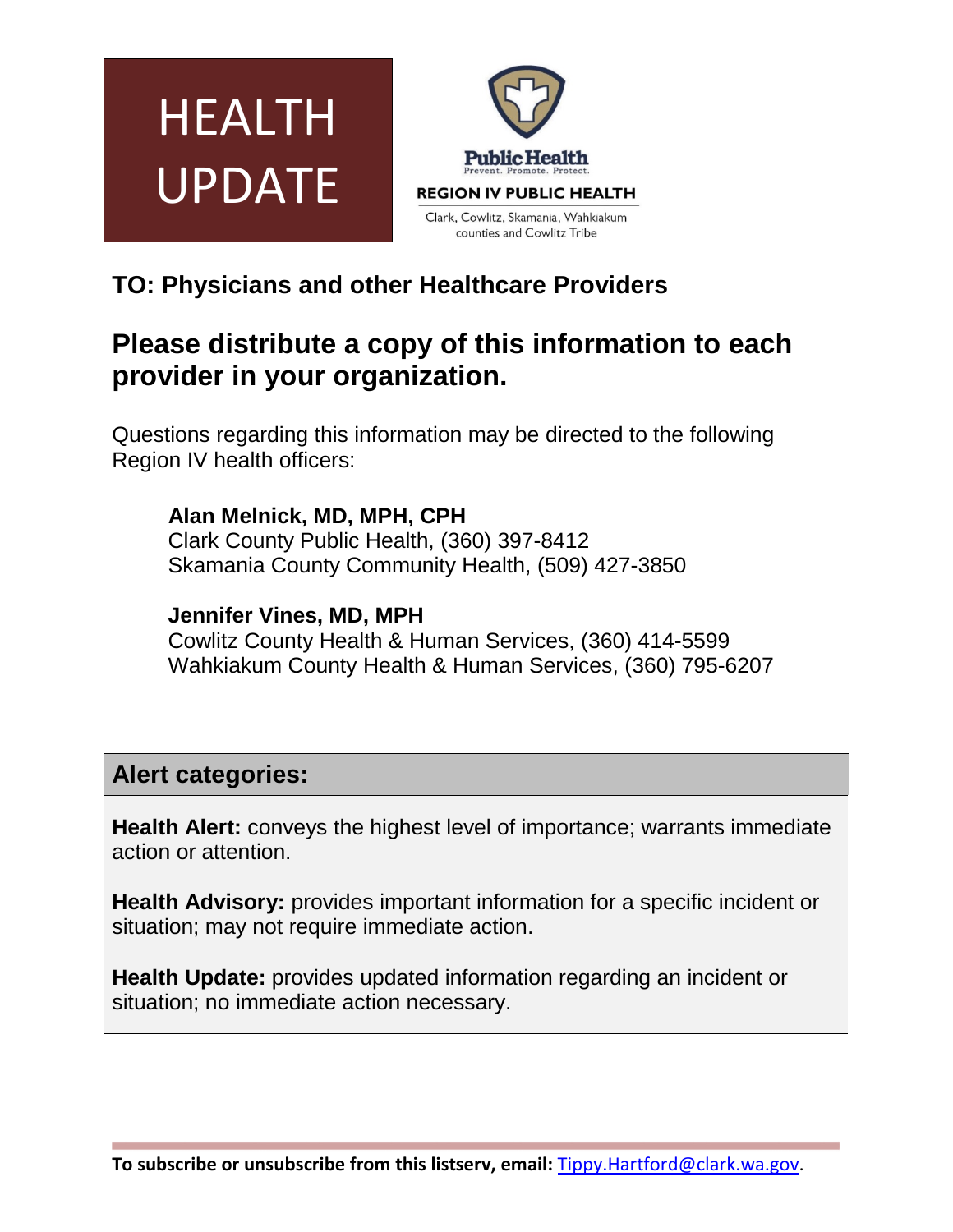**Tools for healthcare providers to combat antibiotic resistance**



#### *Introduction*

According to the CDC, each year in the United States, at least 2 million people become infected with bacteria that are resistant to antibiotics and at least 23,000 people die each year as a direct result of these infections.

To emphasize the threat of antibiotic resistance and the need to use antibiotics wisely, Governor Inslee issued a **proclamation** declaring Nov 13-17, 2017 Antibiotic Awareness Week. This is part of a national and international effort to improve the use of antibiotics to optimize patient outcomes, improve population health, save money, and preserve the effectiveness of these lifesaving medications.

While antibiotic awareness week has passed, we continue to face challenges with antibiotic use. The purpose of this update is to share some tools and resources the Washington State Department of Health (DOH) and partners developed to improve antibiotic use and prevent antibiotic resistance in Washington.

#### *For Ambulatory Clinics*

The newly released [Antimicrobial Stewardship Toolkit for Ambulatory Settings](https://www.doh.wa.gov/YouandYourFamily/IllnessandDisease/HealthcareAssociatedInfections/EQuIP/AmbulatoryCare) includes:

- [JumpStart Stewardship implementation guide](https://www.doh.wa.gov/Portals/1/Documents/5000/JumpStartStewardshipAmbulatorySettings.pdf) for establishing a stewardship program in an ambulatory clinic
- [Antimicrobial Stewardship in Ambulatory Settings](http://dohmedia.doh.wa.gov/doh/ams/story_flash.html) online educational module for prescribers, including physicians, nurse practitioners, and physician assistants, featuring clinical cases commonly encountered in ambulatory settings
- Washington State Clinical Practice Guidelines for [Acute Otitis Media,](https://www.doh.wa.gov/Portals/1/Documents/Pubs/420-197-WAOtitisMediaClinicalGuideline.pdf) [Acute](https://www.doh.wa.gov/Portals/1/Documents/Pubs/420-196-WAAdultBronchitisClinicalGuideline.pdf) [Uncomplicated Bronchitis,](https://www.doh.wa.gov/Portals/1/Documents/Pubs/420-196-WAAdultBronchitisClinicalGuideline.pdf) [Acute Uncomplicated Sinusitis in Adults,](https://www.doh.wa.gov/Portals/1/Documents/Pubs/420-194-WAAdultSinusitisClinicalGuideline.pdf) [Acute](https://www.doh.wa.gov/Portals/1/Documents/Pubs/420-195-WAPediatricSinusitisClinicalGuidelines.pdf) [Uncomplicated Sinusitis in Children,](https://www.doh.wa.gov/Portals/1/Documents/Pubs/420-195-WAPediatricSinusitisClinicalGuidelines.pdf) and [Pharyngitis](https://www.doh.wa.gov/Portals/1/Documents/Pubs/420-198-WAPharyngitisClinicalGuideline.pdf)
- Antibiotic stewardship posters you can place for patients to see in [waiting](https://www.doh.wa.gov/Portals/1/Documents/5000/420-206-LeadershipCommitmentToStewardshipPosterTemplate.pptx) and [exam](https://www.doh.wa.gov/Portals/1/Documents/5000/420-204-ProviderCommitmentToStewardshipPosterCustom.pptx) rooms (you can personalize these posters for your setting)
- Qualis Health, the Medicare Quality Improvement Organization for Washington State, also has some [useful tools.](http://medicare.qualishealth.org/projects/AMS-in-Outpatient-Settings)

#### *For Nursing Homes*

DOH provides the following resources to help long-term care settings meet new Medicare rules regarding antimicrobial stewardship and infection prevention expertise:

- [JumpStart Stewardship implementation guide](https://www.doh.wa.gov/Portals/1/Documents/5000/420-Non-DOH-JumpStartStewardshipNursingHomes.pdf) for establishing a stewardship program in a nursing home
- EQuIP for Long Term Care webinar series focusing on stewardship in 2017 and infection prevention in 2018. The registration link for this series is <https://attendee.gotowebinar.com/register/5879017588924100354>